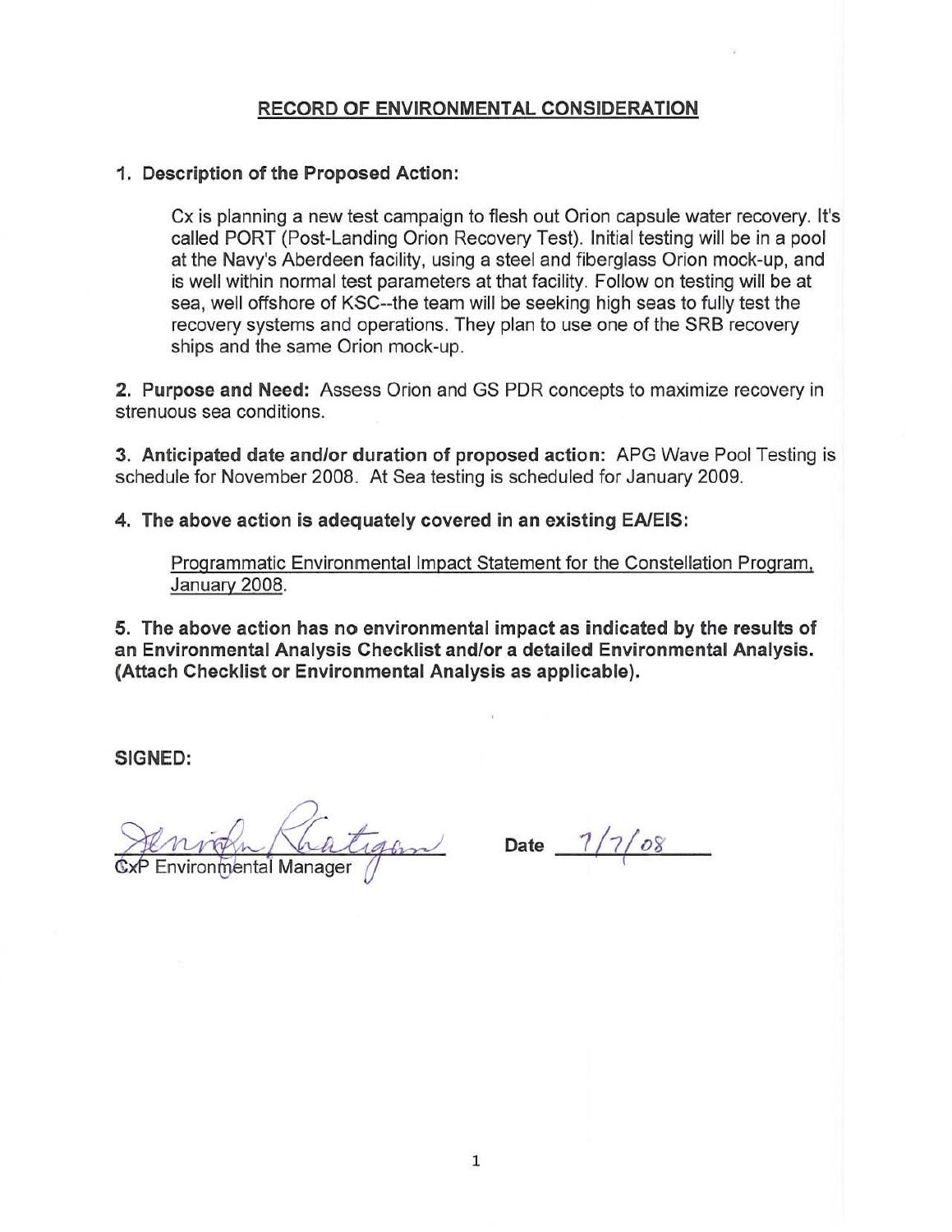## NEPA Environmental Checklist

|                                               | Project Name: Post-Landing Orion Recovery Test (PORT)                                                                                                                                                                                       |                            | Date: 6/30/2008 |
|-----------------------------------------------|---------------------------------------------------------------------------------------------------------------------------------------------------------------------------------------------------------------------------------------------|----------------------------|-----------------|
| Project Contact: Jennifer Rhatigan            |                                                                                                                                                                                                                                             | Phone Number: 281-244-8326 |                 |
|                                               | Building Number and Location: N/A                                                                                                                                                                                                           |                            |                 |
| Description of<br>Project:                    | Post-Landing Orion Recovery Test - Initial testing will be in a pool at the<br>Navy's Aberdeen Facility. Testing is well within the normal test<br>parameters of the facility. Follow-on testing will be conducted off the<br>coast of KSC. |                            |                 |
| <b>Existing NEPA</b><br><b>Documentation:</b> | The action is tiered off the Constellation Programmatic Environmental<br>Impact Statement. The Record of Decision was signed on 2/28/2008.                                                                                                  |                            |                 |

Environmental Impacts: "Yes" responses may require the project to prepare an Environmental Assessment or conduct additional studies.

|  | A. Geologic:                                                                                                                                                                                                                                                                                                      | Yes | Maybe | No |
|--|-------------------------------------------------------------------------------------------------------------------------------------------------------------------------------------------------------------------------------------------------------------------------------------------------------------------|-----|-------|----|
|  | a. Greater than 10 % change in topography or ground surface relief<br>features?<br>1000 - 1000 - 1000 - 1000 - 1000 - 1000 - 1000 - 1000 - 1000 - 1000 - 1000 - 1000 - 1000 - 1000 - 1000 - 1000<br>1000 - 1000 - 1000 - 1000 - 1000 - 1000 - 1000 - 1000 - 1000 - 1000 - 1000 - 1000 - 1000 - 1000 - 1000 - 1000 |     |       |    |
|  | b. Any increase in wind or water erosion of soils, either on or off site?                                                                                                                                                                                                                                         |     |       |    |
|  | c. Changes in deposition, siltation, or erosion that may modify the                                                                                                                                                                                                                                               |     |       |    |
|  | Explain all "yes" and "maybe" answers:                                                                                                                                                                                                                                                                            |     |       |    |

|                                                                         | Yes     | Maybe                                                                 | No |
|-------------------------------------------------------------------------|---------|-----------------------------------------------------------------------|----|
|                                                                         |         |                                                                       |    |
|                                                                         |         |                                                                       |    |
| c. Alteration of air movement, moisture, temperature, or any changes in |         |                                                                       |    |
|                                                                         | B. Air: | a. Substantial air emissions or deterioration of ambient air quality? |    |

#### C. Water: a. Disturbance of groundwater? ........................................ . b. Greater than 10% changes in absorption rates, drainage patterns, or the rate and amount of surface runoff? .. . c. Alter the course or flow of flood waters? ............ ....... ........ . ........... . d. Alteration of the direction or rate of ground waters? .... ...... . e. Change in the quantity of ground waters, either through direct additions or withdrawals, or through interception of an aquifer by cuts or excavations? ... . ....................... .............. .. ................. . f. Activities resulting in changes of greater than 10 percent of Center total potable water use (more than 14,700,000 gallons/year)?.......................... g. Any construction or other activity in a floodplain or wetland?................. Explain all "yes" and "maybe" answers: Yes Maybe No X X X X X X X

| D. Cultural Resources:                                                               | Yes | <b>Maybe</b> | No |
|--------------------------------------------------------------------------------------|-----|--------------|----|
| a. Is the project located in an historic district or effect an existing<br>landmark? |     |              |    |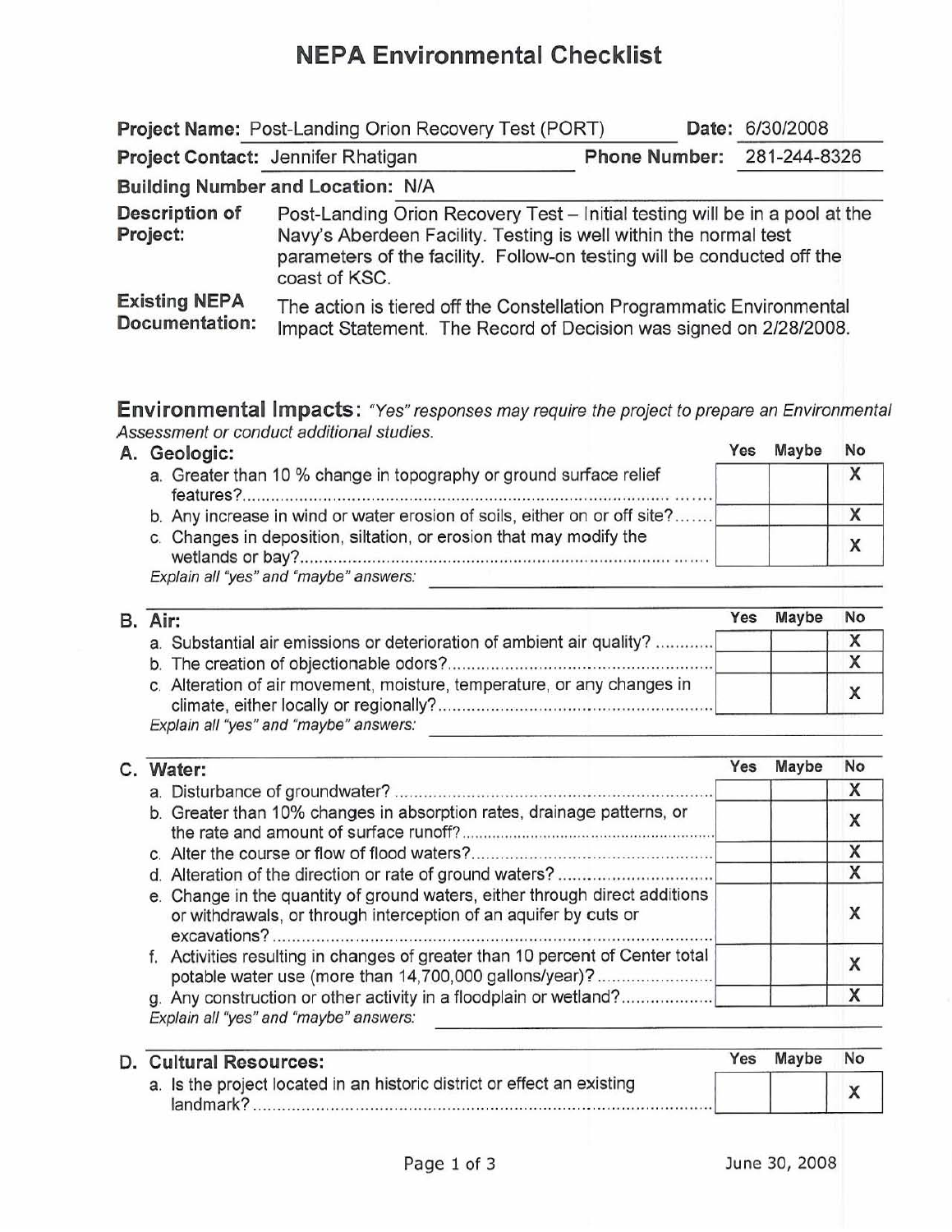# NEPA Environmental Checklist

| c. Is the project located in an area of suspected archaeological<br>$resources?$ |  |
|----------------------------------------------------------------------------------|--|

| <b>Biological Resources:</b>                                               | Yes                                                                                                                                                                                                                                               | Maybe | No |
|----------------------------------------------------------------------------|---------------------------------------------------------------------------------------------------------------------------------------------------------------------------------------------------------------------------------------------------|-------|----|
| a. Construction/grading/filling within or adjacent to designated wetlands? |                                                                                                                                                                                                                                                   |       |    |
|                                                                            |                                                                                                                                                                                                                                                   |       |    |
|                                                                            |                                                                                                                                                                                                                                                   |       | X  |
| d. Introduction of new species or plants into an area, or impacts the      |                                                                                                                                                                                                                                                   |       |    |
|                                                                            |                                                                                                                                                                                                                                                   |       |    |
|                                                                            | b. Reduction of the numbers of any rare, or endangered species?<br>c. Construction/grading/filling within open space or grasslands areas?<br>e. Propose new landscaping or modify existing landscaping?<br>Explain all "yes" and "maybe" answers: |       |    |

| Ξ | Noise:                                                       | Yes | Maybe | <b>No</b> |
|---|--------------------------------------------------------------|-----|-------|-----------|
|   |                                                              |     |       |           |
|   | b. Exposure of people to severe noise levels (above 80 dBA)? |     |       |           |
|   | Explain all "yes" and "maybe" answers:                       |     |       |           |

| G. Land Use:                                                                                                                                                                                                      | Yes | Maybe | No |
|-------------------------------------------------------------------------------------------------------------------------------------------------------------------------------------------------------------------|-----|-------|----|
| a. Substantial alteration of the present or planned land use or an area?                                                                                                                                          |     |       | x  |
|                                                                                                                                                                                                                   |     |       |    |
| c. Activities resulting in changes of greater than 10 percent of Center<br>energy consumption (12,400,000 kWh of office electricity, 7,240,000<br>kWh wind tunnel electricity, or 177,000 therms of natural gas)? |     |       |    |
| d. Activities resulting in a change in total employment levels greater than                                                                                                                                       |     |       |    |
| Explain all "yes" and "maybe" answers:                                                                                                                                                                            |     |       |    |

| H. Health and Safety:                                                             | Yes | <b>Maybe</b> | No |
|-----------------------------------------------------------------------------------|-----|--------------|----|
|                                                                                   |     |              | X  |
|                                                                                   |     |              | X  |
| c. Use of pesticides, including insecticides, herbicides, fungicides or           |     |              | X  |
| d. Risk of exposure to asbestos or lead containing materials?                     |     |              | X  |
| e. Result in the exposure or disturbance of contaminated soil or ground<br>water? |     |              | Χ  |
|                                                                                   |     |              | X  |
| g. Use of Class I ozone depleting substances (CFCs, TCA)?                         |     |              | Χ  |
| h. Acquisition, use, or storage of any toxic or hazardous substance?              |     |              | X  |
| Generation of medical (biohazard), hazardous, toxic, or radiological<br>wastes?.  |     |              |    |
|                                                                                   |     |              | x  |
| Explain all "yes" and "maybe" answers:                                            |     |              |    |

| <b>Transportation/Circulation:</b>                               | Yes | <b>Maybe</b> | <b>No</b> |
|------------------------------------------------------------------|-----|--------------|-----------|
| a. Generation of substantial vehicle trips (over 220 per day)?   |     |              |           |
| b. Affect existing parking facilities or demand for new parking? |     |              |           |